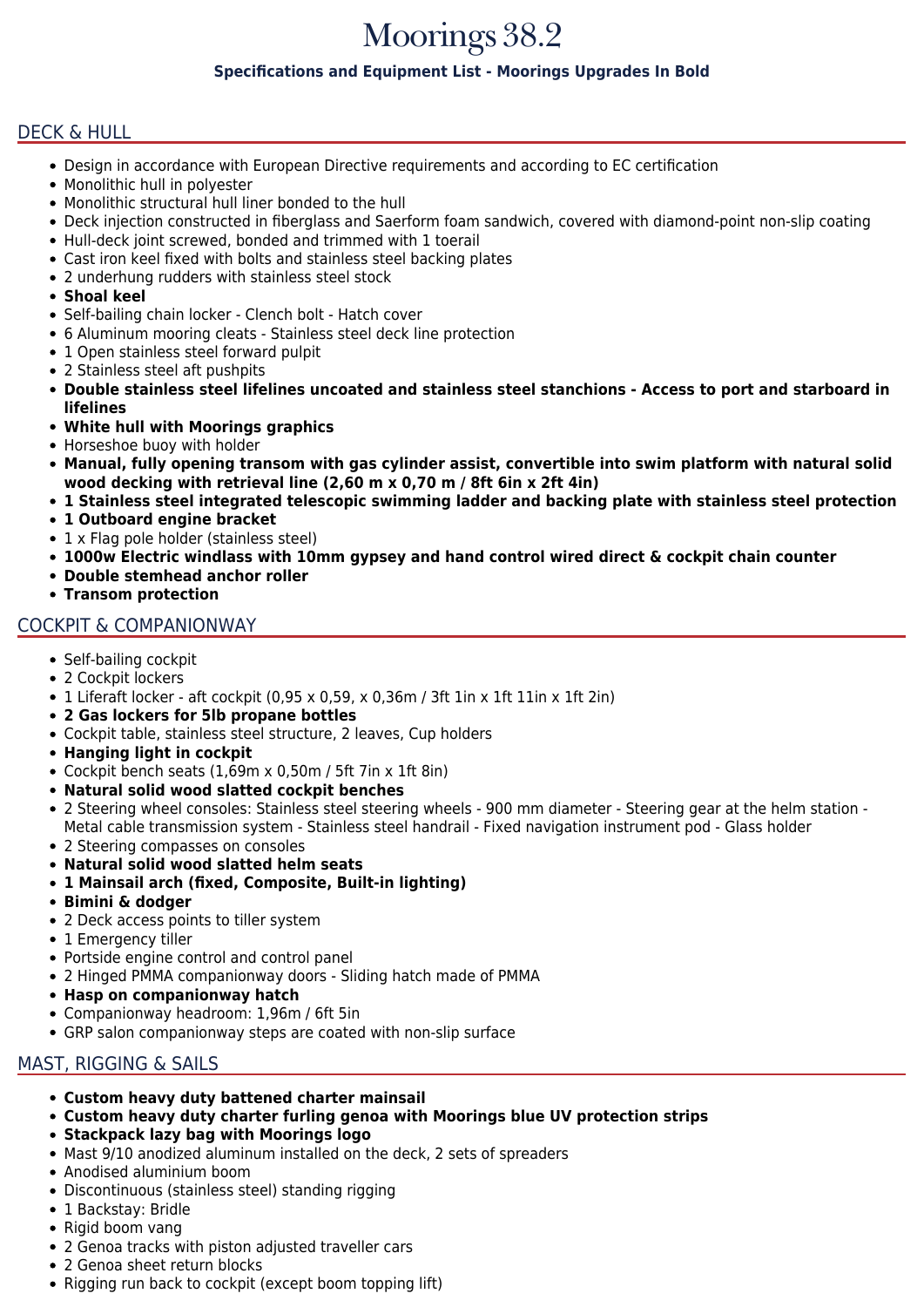- Complete running rigging: Main halyard, genoa halyard with clutch on mast and cleat, boom topping lift with cleat on mast, mainsheet, 2 x genoa sheets, 2 x reef points
- **Genoa** *Profurl* **furling system with drum on the deck**
- 4 x clutches, 2 x jamming cleats
- 2 Self-tailing Harken genoa sheet winches (H40.2 STA)
- 1 x Self-tailing Harken coachroof winch (H35.2 STA)
- 2 Aluminum winch handles
- 2 Winch handle holders
- **Windex wind vane**
- **Alloy sheaves & gooseneck bushing**
- **Protection guard on steaming light**

#### SALOON/INTERIOR

- **Blonde oak interior**
- Parquet type laminated floors
- Saloon headroom: 1,95m / 6ft 5in
- L-shaped settee seating
- **Saloon table converts to double berth**
- Storage under bench seats
- **Faux leather saloon cushions**
- **Taupe interior padding**
- Fabric lined hull in saloon and forecabin
- 1 Opening deck hatch
- 1 Opening and 1 secured porthole on coaming in side windows
- **Mosquito screens for portlights**
- Chart table (with opening top)
- 2 Panoramic deck house windows
- 2 Hull portholes

### GALLEY

- Galley headroom: 1,97 / 6ft 6in
- **Compact grey laminated worktop**
- 1 Stainless steel sink 1 rectangular basin 1 Mixer tap cold water / hot water, under pressure
- 1 Cubby hole locker
- 1 Gas stove 2 burners Stainless steel oven on gimbal mountings Stainless steel protection handrail
- Drawers and cupboards
- 1 x 12v 130 L refrigerator / 34 US Gal, front opening
- 1 Base cabinet: 1 Drawer 2 shelves
- Large coachroof window
- **Propane solenoid valve**

### FORWARD CABIN

- Forward Cabin Headroom: 1,95m / 6ft 5in
- Central double berth  $(2,08 \times 1,50 \times 1,08$ m / 6ft 10in x 4ft 11in x 3ft 7in)
- **Grey covered foam mattress**
- Valet tray Open shelving Drawer under the bed
- 1 Flush deck hatch
- 2 Hull portholes

## PORT AFT HEAD

- Port Aft Head headroom: 1,89m / 6ft 2in
- Access through the saloon
- Sink 1 mixing tap hot/cold water
- Washroom cabinet & mirror
- Toilet accessories
- 1 Opening portlight in side windows in the coaming
- **Large bowl** *Quiet Flush* **electric marine toilet with individual holding tank**

## PORT AFT CABIN

- Double berth  $(2,18 \times 2,05 \times 1,65 \text{m}$  / 7ft 2in x 6ft 9in x 5ft 5in)
- **Grey covered foam mattress**
- Bulkhead with one access door
- Large hanging locker with overhead light
- Open shelving
- Opening portholes: Roof and cockpit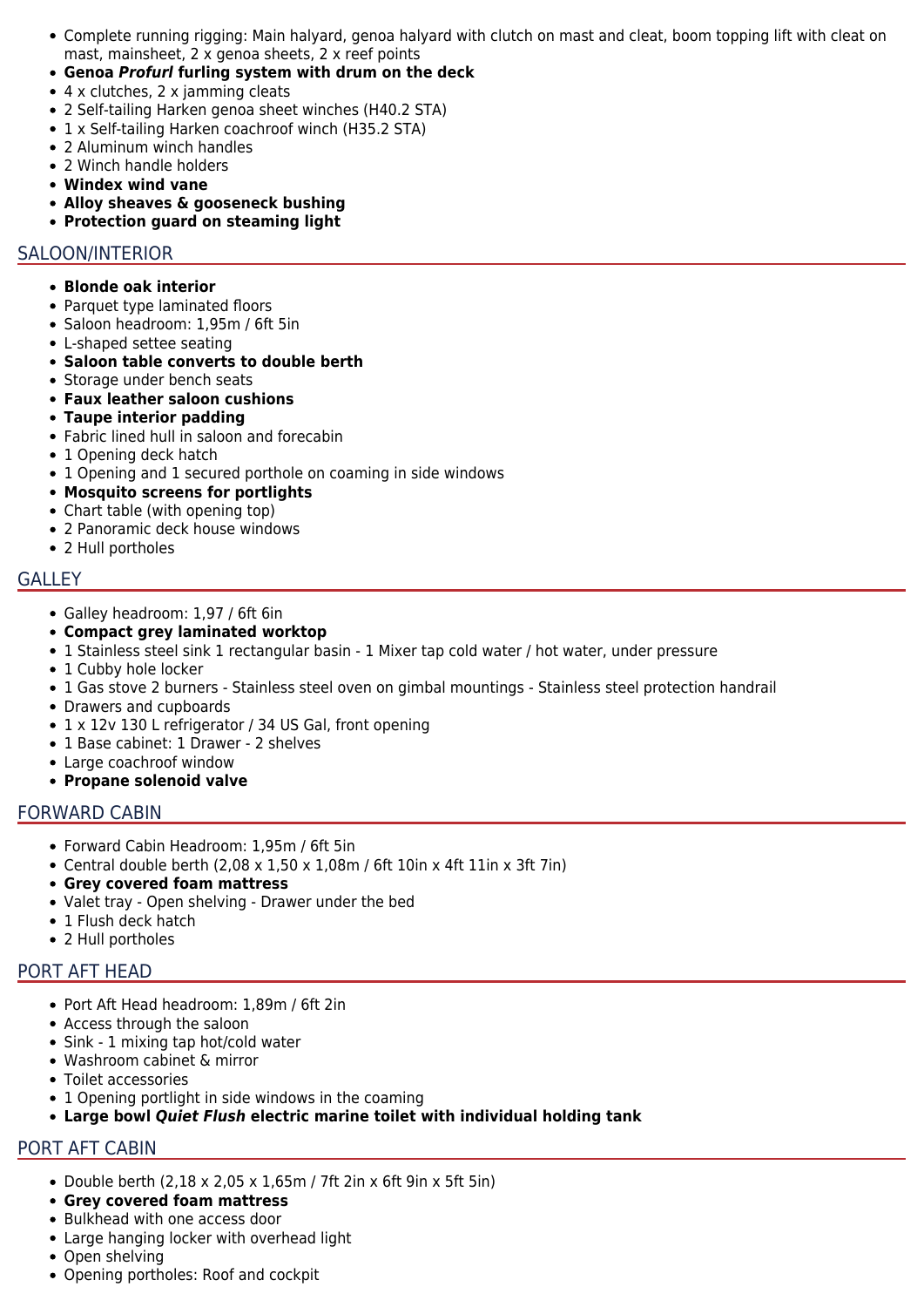## ELECTRICAL INSTALLATION

- 2 Fixed shore power cables
- 12v circuit for house and engine systems, 12v plugs at nav station, 110/220v plugs in each cabin, saloon, chart table and galley
- 12v Electrical panel (Fuses Voltmeter Water gauge Fuel gauge Battery warning Fuel warning Water warning)
- 1 x 12y Power outlet
- 110v or 220v circuit shore-power outlets distributor
- 1 x 110ah Lead acid engine battery
- **House battery bank -- 3 Dryfit gel batteries totalling 255ah**
- Wire runs for optional cables
- **LED navigation and anchoring lights**
- **LED lights throughout**
- **Fans in saloon and all cabins**
- **2 x USB ports in each cabin**
- *Fusion* **700i Radio / Mp3 player + 2 interior speakers + 2 cockpit speakers**
- **TV/DVD and bracket in the saloon**
- **Shore power Air Conditioning**
- **Battery charger 60amp**
- **7" Multifunction touchscreen display in cockpit (WIFI enabled)**
- **1 x Tridata**
- **1 x Autopilot control head**
- **Hydraulic linear drive autopilot**
- **Depth sounder & anomometer windvane**
- **VHF with AIS (receiving only)**
- **Flush mounted solar panels totalling 125w with charge controller**
- **Moorings marine smarthub (wifi via cellular network and stored local content)**

### AFT STARBOARD SHOWER

- **Stand-alone walk-in shower accessed from saloon**
- Automated shower drain

### STARBOARD AFT HEAD

- Starboard Aft Head headroom: 1.89m / 6ft 2in
- Access through the saloon
- Sink 1 mixing tap hot/cold water
- Washroom cabinet & mirror
- Toilet accessories
- 1 Opening portlight in side windows in the coaming
- 1 Overhead light
- **Large bowl** *Quiet Flush* **electric marine toilet with individual holding tank**

### ENGINE & CONTROLS

- *Yanmar* **3YM30AE -- 29 hp diesel engine with sail drive**
- Engine control Control panel in cockpit
- Engine compartment: Soundproofing foam Ventilation: 2 x air intakes and exhaust fan
- 1 Rotomoulded diesel tank 130L / 34USgal
- Deck filler
- **Fuel filter Racor Clear bowl and metal flame deflector**
- Electronic fuel gauge at chart table
- 3-Blade fixed propeller
- 1 x Engine access through companionway
- 3 x Engine access by sides of companionway
- 1 Alternator 12v / 125 Amp
- Seawater filter

## PLUMBING INSTALLATION

- 1 x rotomoulded freshwater tank (130L / 34USgal)
- **1 x Extra water tank 200L / 53USgal**
- 1 x Deck filler
- Automated shower drains
- **1 x Water heater 40L / 10USgal**
- Waterpressure system Expansion tank Inline filter
- 1 Electric bilge pump 1 Manual bilge pump
- **Transom shower with hot and cold water mixer**